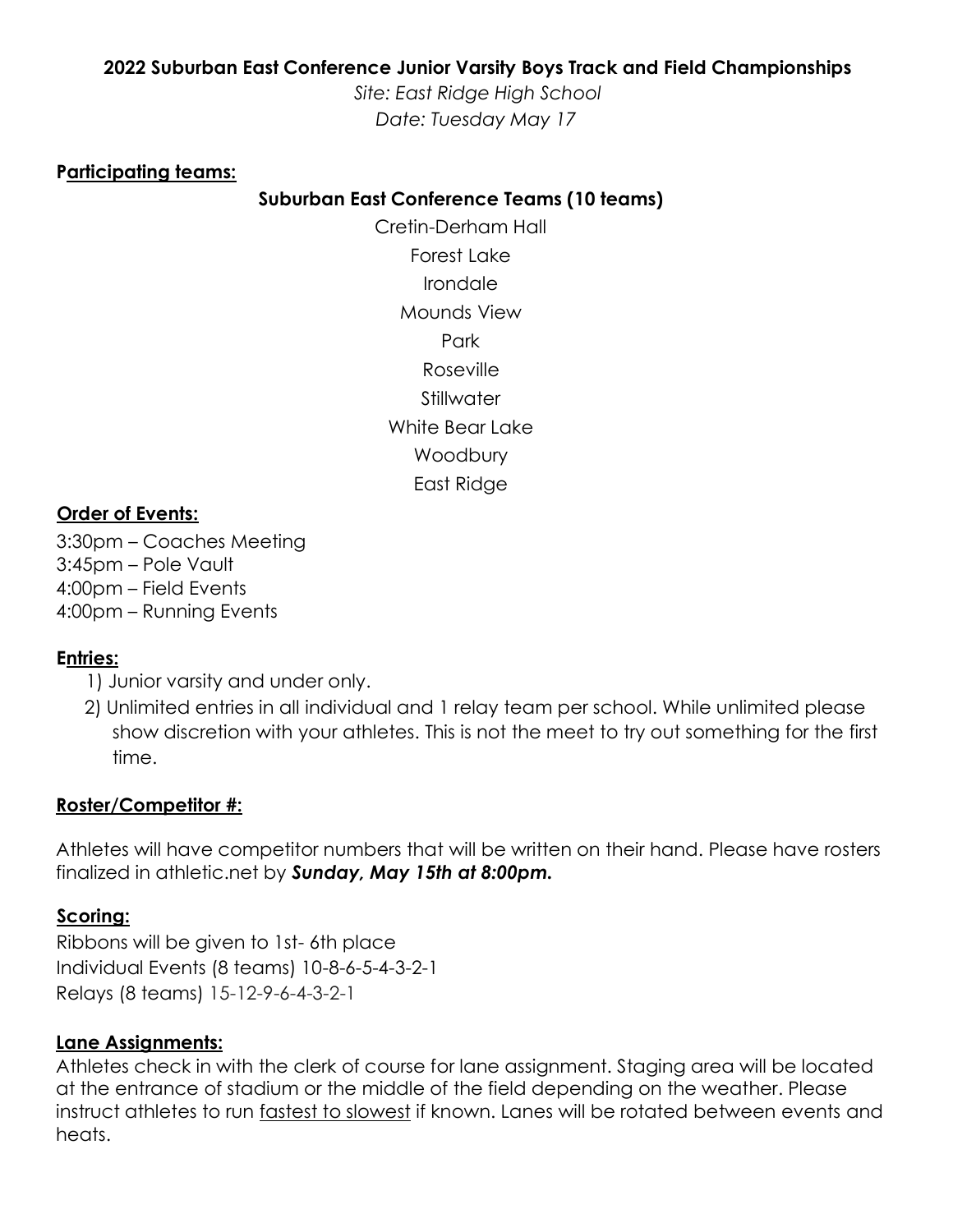# **Results:**

Final meet results will be emailed out following the conclusion of the meet and available on athletic.net.

# **Relay Exchange Duties:**

4 x 200

- exchange zone 1 (#'s 2 and 4) Park / East Ridge

#### 4 x 100

- exchange zone 1 Cretin Derham Hall / Forest Lake
- exchange zone 2 Roseville / Woodbury
- exchange zone 3 Stillwater / White Bear Lake

Finish line exchange zone – Starter

## **Supplemental Information:**

- Turf is used for warm up purposes only. Team camps can be located in visitors' bleachers or grass field outside of track.
- Please have your team clean up at the conclusion of the meet.
	- a. NO FOOD IS ALLOWED ON THE INFIELD/TURF.
- Instruct your athletes to listen to the P.A. announcer and to the calls given for each event.
- Concession stand WILL BE available. Coaches will be provided with a meal ticket.
- If there is inclement weather, athletic directors and coaches will be notified by noon of meet cancellation.
- $\bullet$   $\frac{1}{4}$  inch pyramid spikes
- Please no tape on the track, we prefer non-adhesive or chalk markers only.
- There are porta potties near the track. Please keep athletes out of the ERHS building

# **MEET SCHEDULE**

## **3:30 pm Coaches Meeting**

**3:45 pm Pole Vault** - Opening height 6', 7', 7'6", then up 6" from that point (confirmed at coaches meeting)

# **4:00 pm Other Field Events**

# **Horizontal Jumps –Starting at 4:00pm- pits close at 6:30pm**

- All athletes will get 3 attempts
- The jumps will be cafeteria style.

# **Vertical Jump –Starting at 4:00pm**

● High Jump – Opening height 4', 4'3", 4'6", 4'8", and then up by 2" from that point (confirmed at coaches meeting)